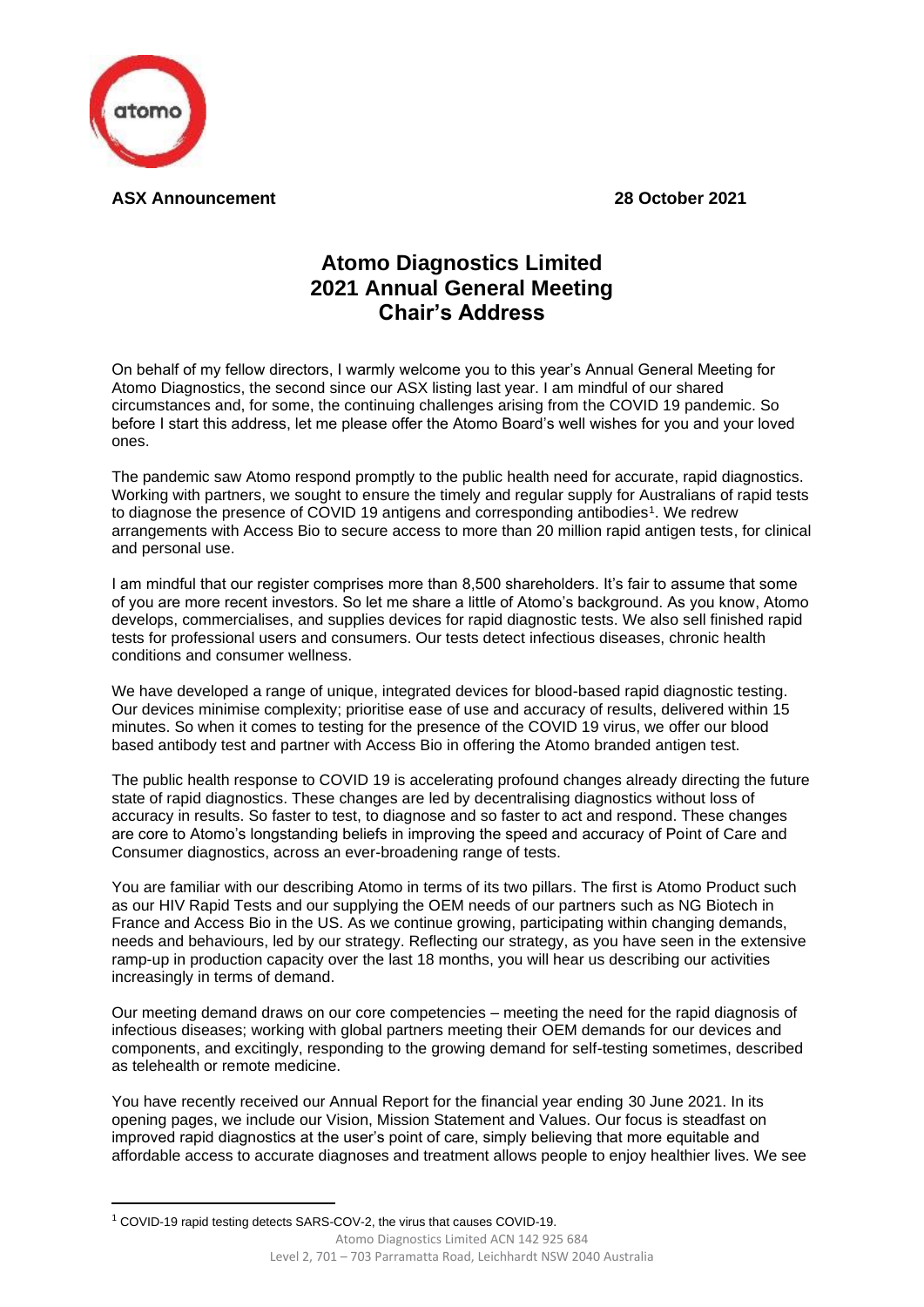

the last 18 months or so as helping confirm the fundamental belief underpinning Atomo's collective purpose and corresponding strategy.

We are proud of the work that we do in Global Health. We announced collaborating with Viatris Inc (the merger of our longstanding partner Mylan Pharmaceuticals, and Pfizer's Upjohn Business). Working together, we secured a multi-year agreement with the global health agency, Unitaid. This agreement expands access to our HIV self-test platform for those in low and middle-income countries. We have now received orders for several countries and in the first quarter of this financial year delivered 250,000 tests.

I want now to discuss our capabilities and regulatory approvals. I explained at the last AGM that we had doubled our production capacity to 750,000 devices monthly and delighted to confirm that we have nearly doubled that capacity again and can now manufacture 1.3 million devices monthly. The continued development of our established platform includes the deployment of digital eHealth solutions. We are also excited by the work that we are doing in applying our platform technologies beyond our proven capabilities in lateral flow blood tests.

Turning to our working with regulators. The TGA's inclusion in the ARTG of the Atomo COVID 19 Antibody and Antigen tests allowed swift delivery of tests across Australia. We are now progressing in seeking approval for the Atomo Antigen Self-Test. We are also pleased by the leadership shown by the TGA and acknowledge the advocacy of AFAO (the Australian Federation of AIDS Organisation) that will allow our HIV Rapid Test to be sold directly through pharmacies. This is in addition to already being available through our website. It should materially alter awareness of Atomo's Rapid HIV Self-Test, the only TGA approved HIV self-test.

On behalf of Atomo's Board and Management, we thank the tireless efforts of those who have provided valuable services and advice to Atomo – Gillian Nairn of Dolmatoff Nairn, Grant Hummel of HWLE, Gareth Few and Dries Martens of, BDO, Canaccord, Bell Potter, Morgans, Alex Munro and Nick Navarro.

Atomo's Board of Directors share substantial commercial, governance, and industry experience across the critical aspects of our business. One of the Board's priorities is to ensure that we have capabilities and domain expertise to govern our global business effectively. We were delighted this year to welcome Deborah Neff to the Board. Deborah brings a wealth of experience and skills extending the Board's diversity and depth. I look forward to shortly introducing Deborah to you. The balance of our Board comprises Connie Carnabuci, Paul Kasian, Curt LaBelle, John Kelly and me. Connie chairs our People, Culture and Remuneration Committee, Paul chairs our Audit and Risk Committee - leading critical pillars in our corporate governance processes. I sit on both Committees.

I note we referenced in Curt's biography, his membership of the Board's Audit and Risk Committee. If re-elected today, Curt will be stepping down from this Committee from 1 November 2021 to allow for greater involvement in Atomo's US initiatives. With Deborah Neff joining the Committee recently, the Committee will continue to meet the ASX recommended minimum membership of three Non-Executive Directors.

Lastly and most importantly, the Board recognises the outstanding efforts of the Atomo team. These efforts are under the tireless leadership of CEO John Kelly, alongside his executive team of CFO Will Souter and COO Mark Smith. Atomo's continued growth has seen us call out additional appointments that are underway in particular in the US as well as strengthening our Head Office team.

We believe that changes within healthcare, especially diagnostics, are being accelerated by the COVID 19 pandemic. The decentralisation of health care aligns with Atomo's core competencies. Our planning reflects the rapidly changing landscape. We are excited about the years ahead and I welcome John to talk about what we are up to now and as excitingly what's next. We thank you for your enthusiastic support, questions, and interest in Atomo.